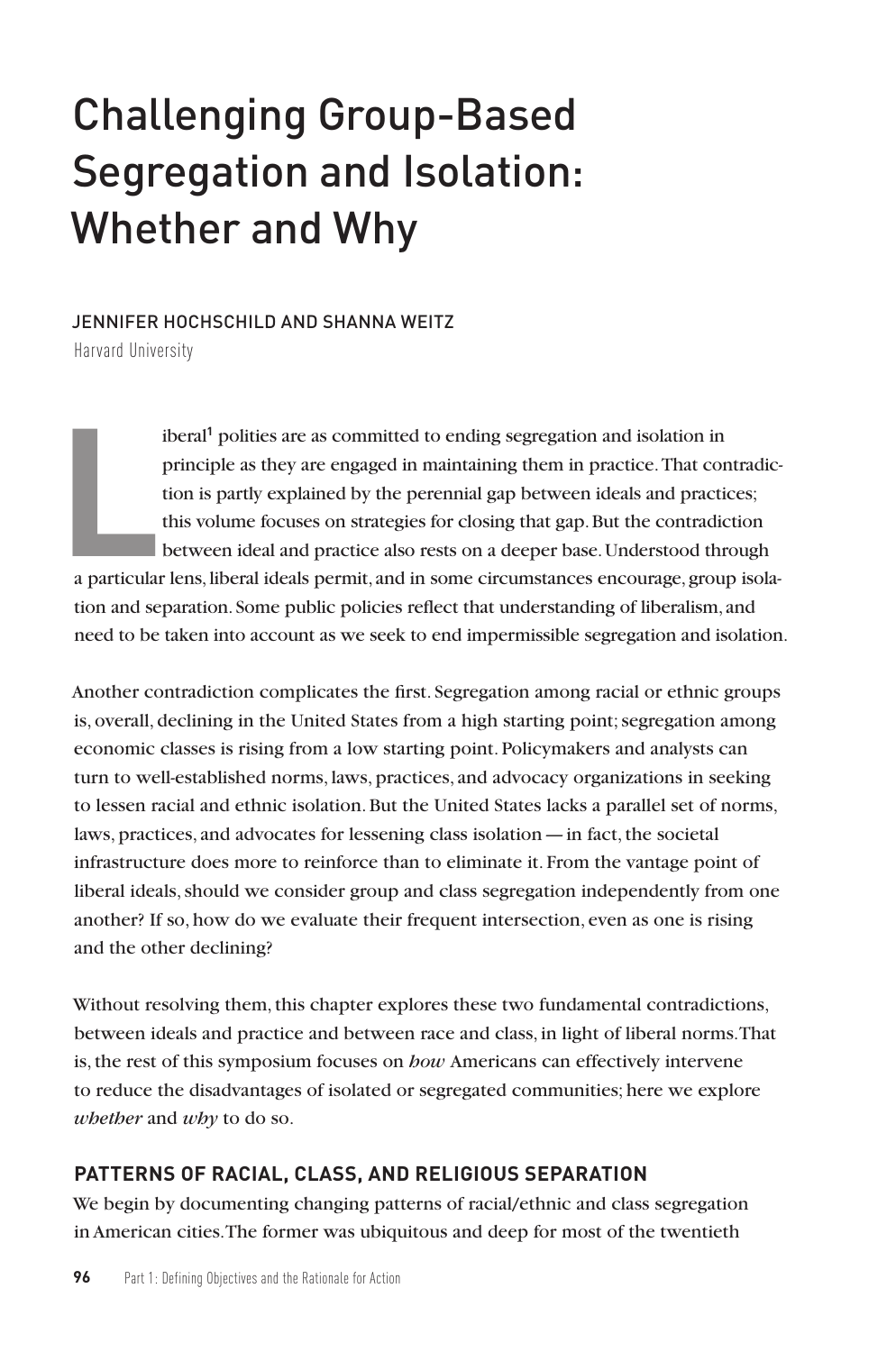century.**<sup>2</sup>** By most measures, it is now declining.**<sup>3</sup>** The latter, however, is increasing**<sup>4</sup>** ; the combination is creating a new spatial dynamic in much of America.

We measure racial or ethnic segregation through the Dissimilarity Index (DI) measures provided by Brown University's American Communities Project for census years 1980 through 2010. We calculate it for 2015 with the 2011–2015 American Community Survey (ACS). The DI ranges from 0 to 100, with 0 representing no segregation and 100 representing perfect segregation between two racial or ethnic groups. The DI uses census tracts to measure the segregation level between groups within a given geographic location; here we analyze non-Hispanic Whites, non-Hispanic Blacks, and Hispanics of any race. We have complete DI measures for 1,498 cities and towns**<sup>5</sup>** for 1980 through 2015.

We measure income segregation in American cities via the rank-order information theory index.**<sup>6</sup>** Using census reports of income distribution, this measure ranges from 0 to 1, where 0 represents perfect integration and 1 represents perfect segregation. We use family (rather than individual) income due to its availability over time. We have complete income segregation measures for 3,055 cities and towns for the census years 1980, 1990, and 2000, and for 2010 and 2015 from the 2006–2010 and 2011–2015 ACS's, respectively. (For many of these locations we also have racial segregation measures, as described above.)

Racial or ethnic and economic segregation have, of course, been intertwined throughout American history. Among the 284 cities with 2015 populations of 100,000 or greater for which we have complete data, the correlation between White-Black and economic segregation was 0.31 in 1980 (0.34 for the South), and 0.24 (0.32 for the South) in 2015. In addition to region, the proportion of Black residents matters to the amount of overlap between race and class in a given location. Among cities with more than 100,000 people in 1980, we identified 151 with more than 10 percent Black residents, and 133 with fewer than 10 percent. The correlation between income segregation and racial segregation was 0.33 in the former, and only 0.20 in the latter. The difference in this association was even greater in  $2015 - 0.30$  for the cities with many Black residents and 0.06 for cities with few.

As the declining correlations from 1980 to 2015 indicate, group and class segregation are slowly diverging. Of the 1,542 cities with relevant data, 46 percent experienced *increasing* economic segregation and *decreasing* White-Black segregation between 1980 and 2015.**<sup>7</sup>** Figure 1 shows these trends clearly:

However, just as the association between economic and racial segregation varies across place and time, so do the trends shown in Figure 1. White-Black segregation has declined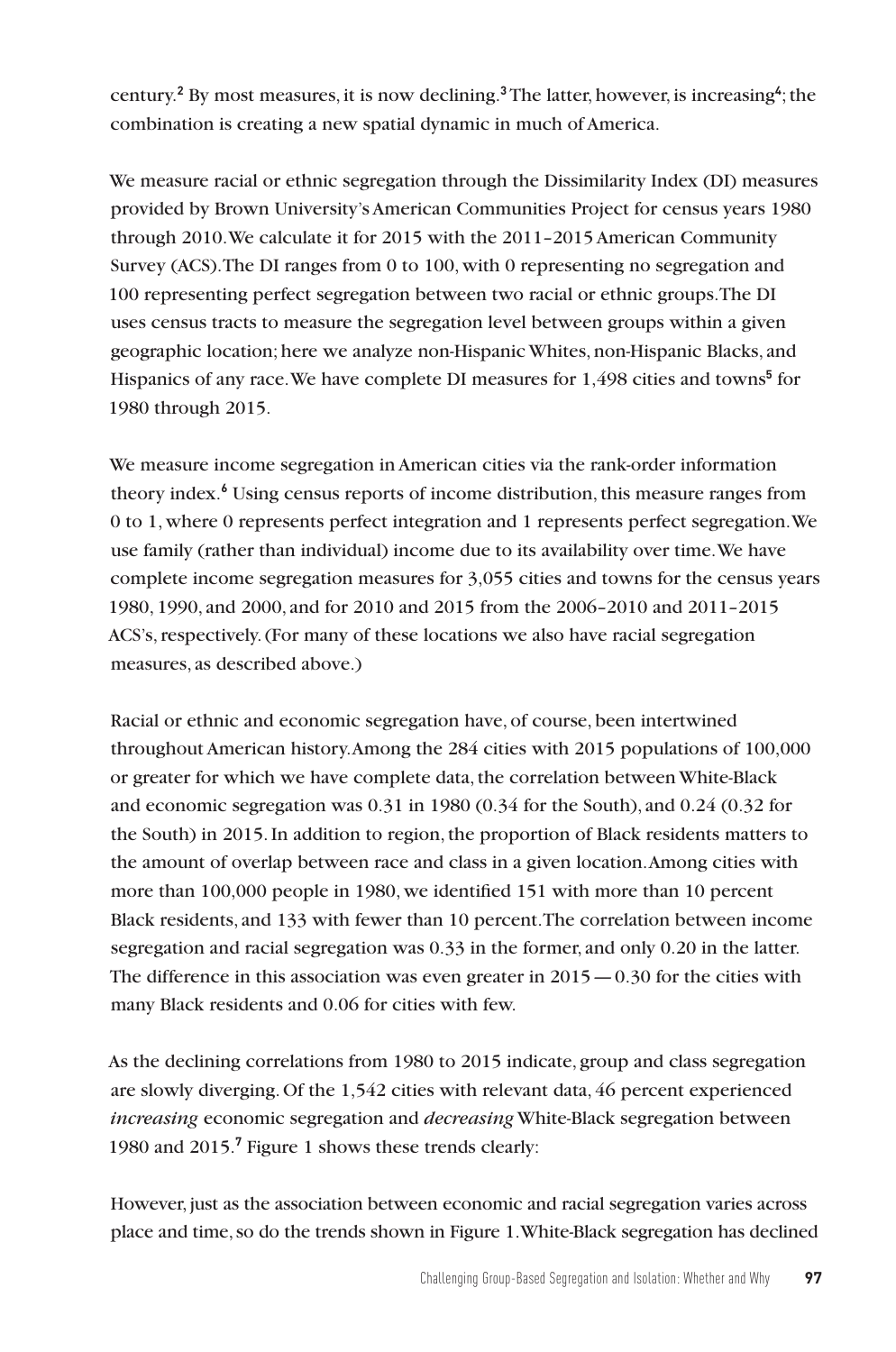### **Figure 1: Family income segregation rose, and White-Black segregation declined, in U.S. cities, 1980 – 2015\***

**A.** Family Income Segregation





# **B.** White-Black Segregation

Source: Authors' analyses; see text for data sources. These are fitted values; note that scales on the Y-axes differ.

the most over the past 35 years in absolute terms; Black-Hispanic segregation decreased by just 2 points, while White-Hispanic segregation increased by over 7 points.<sup>8</sup> As a result, 40 percent of the 1,498 cities with data on Latinos in 1980 have seen a simultaneous rise in economic segregation and decline in Black-Hispanic segregation since 1980; the corresponding figure is only 19 percent for White-Hispanic segregation.

Large cities were more likely than smaller ones to experience the trends shown in Figure 1. Fully 94 percent of cities with 2015 populations over 500,000 experienced growing divergence between racial and class segregation over the thirty-five year span, compared with only 44 percent of cities with populations under 100,000.

Finally, the trends shown in Figure 1 differ geographically. Economic segregation has risen similarly across all four regions since 1980, while White-Black segregation rose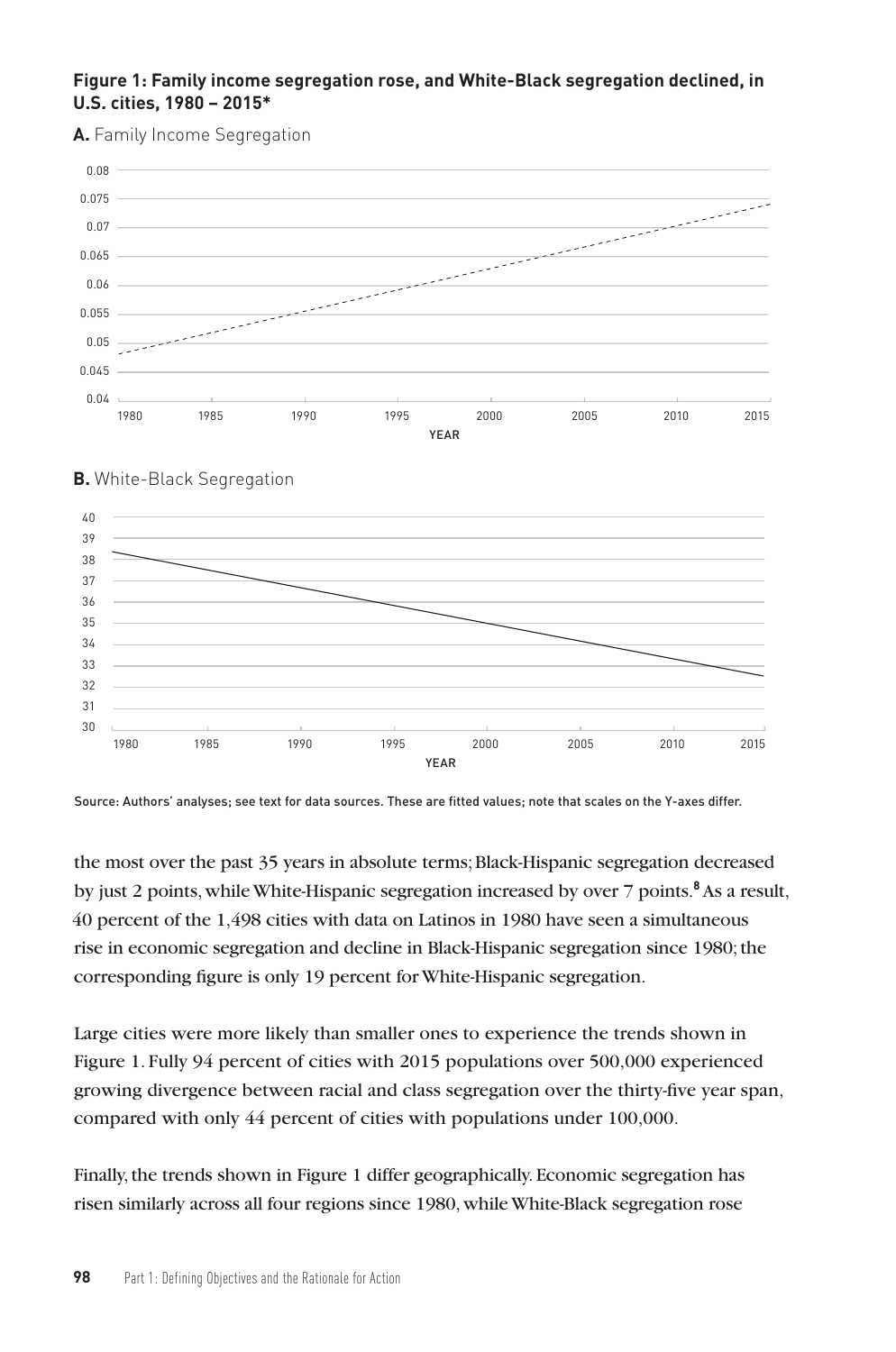slightly in the West but nowhere else, White-Hispanic segregation rose slightly in the South and substantially in the Midwest, and Black-Hispanic segregation rose in the West.

The growth of economic segregation has been exacerbated by a simultaneous increase in income inequality within as well as across racial or ethnic groups. The Gini index**<sup>9</sup>** for the whole American population rose from 0.4 in 1972 to 0.46 in 2015; it also rose within each racial or ethnic group. As in the United States as a whole, in our sample of 326 cities,**<sup>10</sup>** urban African Americans have higher levels of internal income segregation in 2015 than do Whites or Latinos; Latinos are close behind. From its high starting point, intra-Black income segregation also increased the most over this period. These 326 cities represent 26 percent of the total US population in 2015; intra-Black income segregation increased in them by 53 percent, intra-White income segregation by 23 percent, and intra-Hispanic income segregation by 30 percent.

Segregation and isolation persist, in short, but the kind of separation is changing and it differs across space and group. Racial or ethnic segregation remains high but is declining especially between Whites and Blacks; class segregation is growing in general and within racial or ethnic groups. American cities, whose politics have been oriented along a racial/ethnic axis for a century, are confronting a new situation of increasingly affluent and increasingly poor neighborhoods; racial isolation is no longer the only axis of isolation with which to contend.

## **THE MANY COSTS AND OCCASIONAL BENEFITS OF GROUP SEPARATION**

Both racial/ethnic and economic segregation have many well-documented harms, particularly for disadvantaged groups and the poor. Given the excellent and detailed reviews in the Joint Center's framing paper and McArdle and Acevedo-Garcia's paper in this symposium, we need do no more than stipulate their findings. Nonetheless, as political scientists, we cannot resist adding a few comments on the political costs of group isolation.

Although concerted political effort might be able to change entrenched structural disadvantages, low-income communities have little political power. Black residents in poor neighborhoods participate in politics at lower rates than do Black residents of less poor neighborhoods.**<sup>11</sup>** The poor vote at lower rates, are less likely to attend community meetings, and participate less in civic or church organizations, which can be springboards for political participation.**<sup>12</sup>**

Lack of political participation in poor communities has a range of causes, from mistrust of elites, authorities, and fellow residents**13**; to a high proportion of noncitizens or disfranchised ex-felons**<sup>14</sup>**; to the failure of political parties and candidates to engage in outreach and mobilization.**15** Compared with better-off neighborhoods,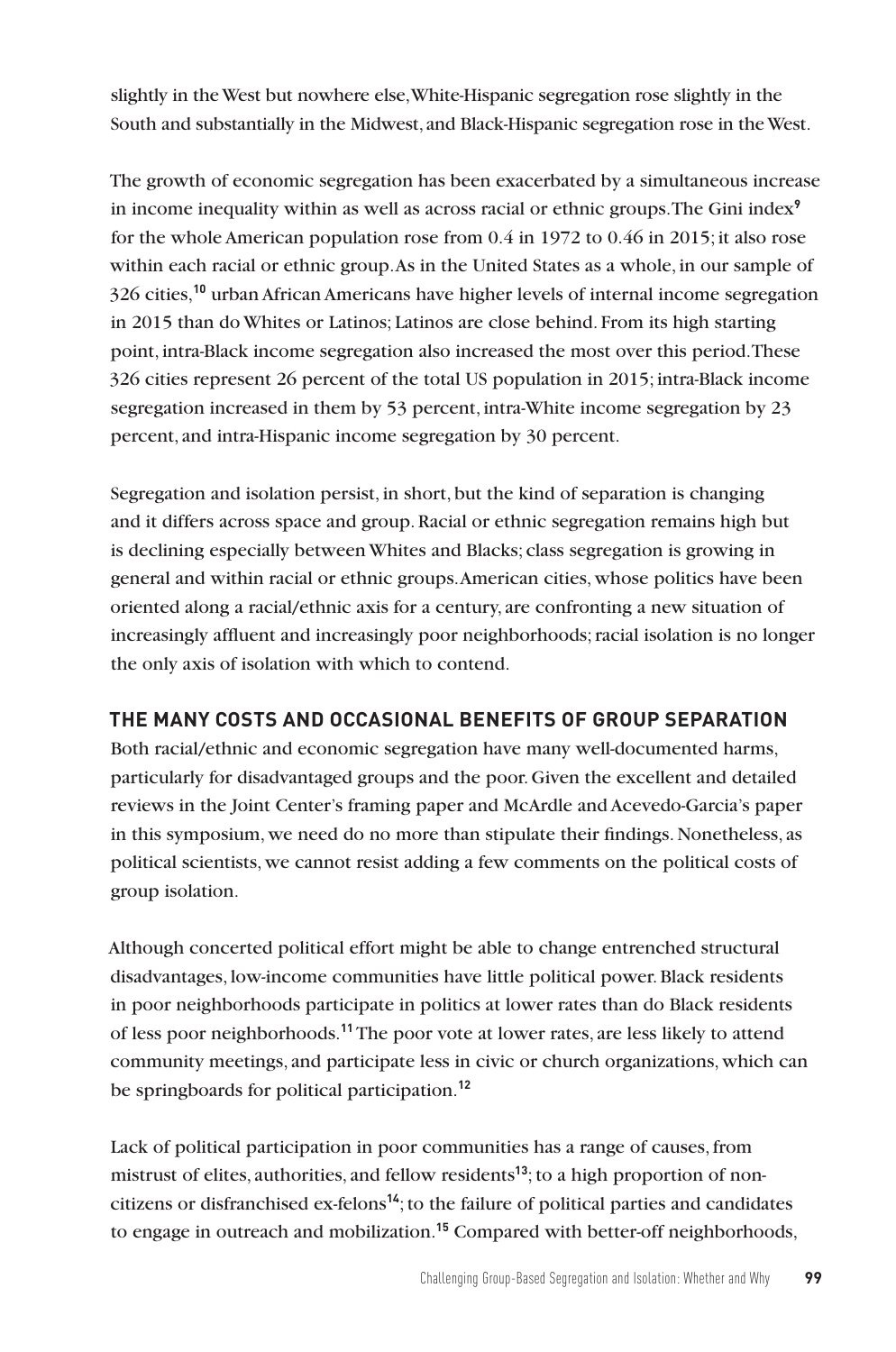poor communities are subject to higher rates of crime, more intense police oversight, and concentrations of residents involved in the criminal justice system—all of which further erode civic ties and trust in one another and political institutions, not to speak of physical access to meetings and voting booths.**<sup>16</sup>** Thus the public benefits of social bonds among neighbors who trust one another, and the consequent "shared willingness to intervene for the public good" through community mobilization and political participation,**<sup>17</sup>** is hard to come by.**<sup>18</sup>**

To our knowledge, no public actor in the United States any longer endorses *de jure* racial or ethnic segregation of neighborhoods, schools, jobs, or any other public association. Similarly, whereas 40 percent of Americans agreed strongly or slightly in 1972 that "white people have a right to keep Negroes out of their neighborhoods if they want to, and Negroes should respect that right," by 1996, only 12 percent did so (most respondents disagreed "strongly").**<sup>19</sup>**Mandatory segregation so obviously violates laws and liberal norms, and causes such harm to individuals, communities, and the society at large, that we need not rehearse why most Americans (at least in public) and all laws reject it. However, this judgment rests on the term "mandatory"—voluntary group separation is more complicated. Americans sometimes endorse group members' choice to live among people like themselves, and voluntary isolation can benefit as well as harm. Put more formally, in addition to its many harmful effects, group or class isolation may have some positive externalities.

For example, a robust scholarly literature explores the benefits of ethnic enclaves for immigrants and their descendants. Communities with high proportions of co-national migrants offer connections to housing, employment, and legal services, as well as to valued cultural practices, normative interactions, and family dynamics.**<sup>20</sup>** Religious organizations in immigrant enclaves help newcomers find employment and gain higher wages.**<sup>21</sup>** As one authoritative review puts it, "the enclave is more than just a shelter for the disadvantaged who are forced to take on either self-employment or marginal work in small businesses. Rather, the ethnic enclave possesses the potential to develop a distinct structure of economic opportunities as an effective alternative path to social mobility."**<sup>22</sup>** Even when children of low-status immigrants are upwardly mobile, marry outside their group, and move away from ethnic enclaves,**<sup>23</sup>** they value persistent ties with concentrated communities of co-ethnics.**<sup>24</sup>** So one cannot assume that group separation is always coerced or that its costs always outweigh its benefits to members of the group.

A parallel literature endorses self-chosen isolation among African Americans. Analysts and activists have insisted for decades that racial solidarity and even group separation are necessary to advance economically, enhance political power, reinforce cultural values, and enjoy social interactions.**25** The philosopher Tommie Shelby, for example,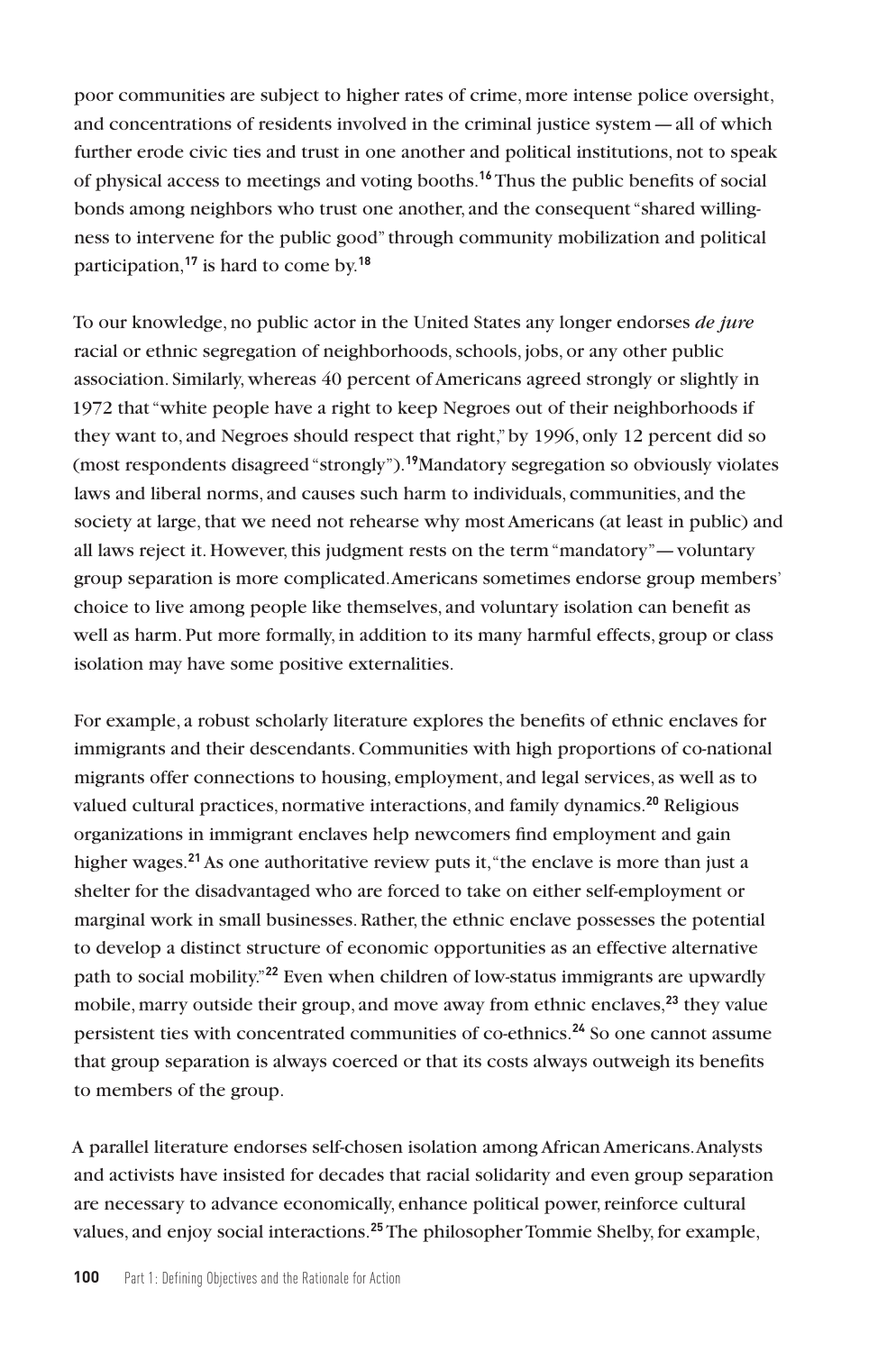denies that justice always requires racial residential integration: "some blacks avoid residing in white neighborhoods to limit unpleasant experiences with whites … [or] to avoid interracial conflict….There is also … the positive preference for a black neighborhood…. Black self-segregation is still a choice…. [T]he problem is not closing ranks per se."**<sup>26</sup>**

Ordinary Americans sometimes concur. In 1982 (the only year that the General Social Survey (GSS) asked this question), a third of black respondents wanted to live in an all or mostly black neighborhood  $(N=172)$ ; 15 percent made a similar choice in June 1995, according to an NBC News poll. A fifth of Hispanics preferred a "mostly Hispanic" neighborhood in a 2003 survey.**<sup>27</sup>** In a survey that one of us conducted in 2014, more than half of the respondents preferred to be among many members of their own group rather than in more integrated environments if they could be assured of equally good schools, high salaries, or responsive political representatives.**<sup>28</sup>**

Even the isolated poor can benefit in some ways from remaining in their neighborhood. Moving to a less poor neighborhood risks the loss of social connections, with their associated emotional and material benefits. Residents of a mixed-income Hope VI community in Seattle, for example, lack common experiences and physical proximity to other residents, so they find social interaction difficult.**<sup>29</sup>** Poor families who have moved to dispersed public housing in mixed-income neighborhoods use neighborhood ties in job searches less frequently than do residents of clustered public housing.**<sup>30</sup>** Further, moving from public housing to integrated neighborhoods decreases voter turnout, probably due to a loss of social ties.**<sup>31</sup>** A significant body of work documents the difficulties poor residents have in building interpersonal networks when moving from low- to mixed-income neighborhoods.**<sup>32</sup>**

Like scholars, activists, and members of the public, laws and judicial decisions sometimes endorse certain forms of or reasons for group separation. Again, the distinction between mandatory and voluntary is crucial here. Exclusionary racial zoning was ruled unconstitutional in 1917,**<sup>33</sup>** and the ruling was reinforced in 1948.**<sup>34</sup>** The 1968 Fair Housing Act prohibited housing discrimination, and it was strengthened in a "momentous" though little-noticed Supreme Court decision in 2015.**<sup>35</sup>** However, zoning laws and ordinances, gated communities, and condo associations continue to sustain some forms of separation and isolation.

 Zoning laws are not facially discriminatory; their purpose is "to divide a municipality into residential, commercial, and industrial districts (or zones) … with the use of property within each district being reasonably uniform."**<sup>36</sup>** But given "additional restrictions that can be quite detailed,"**<sup>37</sup>** zoning laws can and easily do separate people by class.**<sup>38</sup>** The Wharton Residential Land Use Regulation Index (WRLURI) shows that across the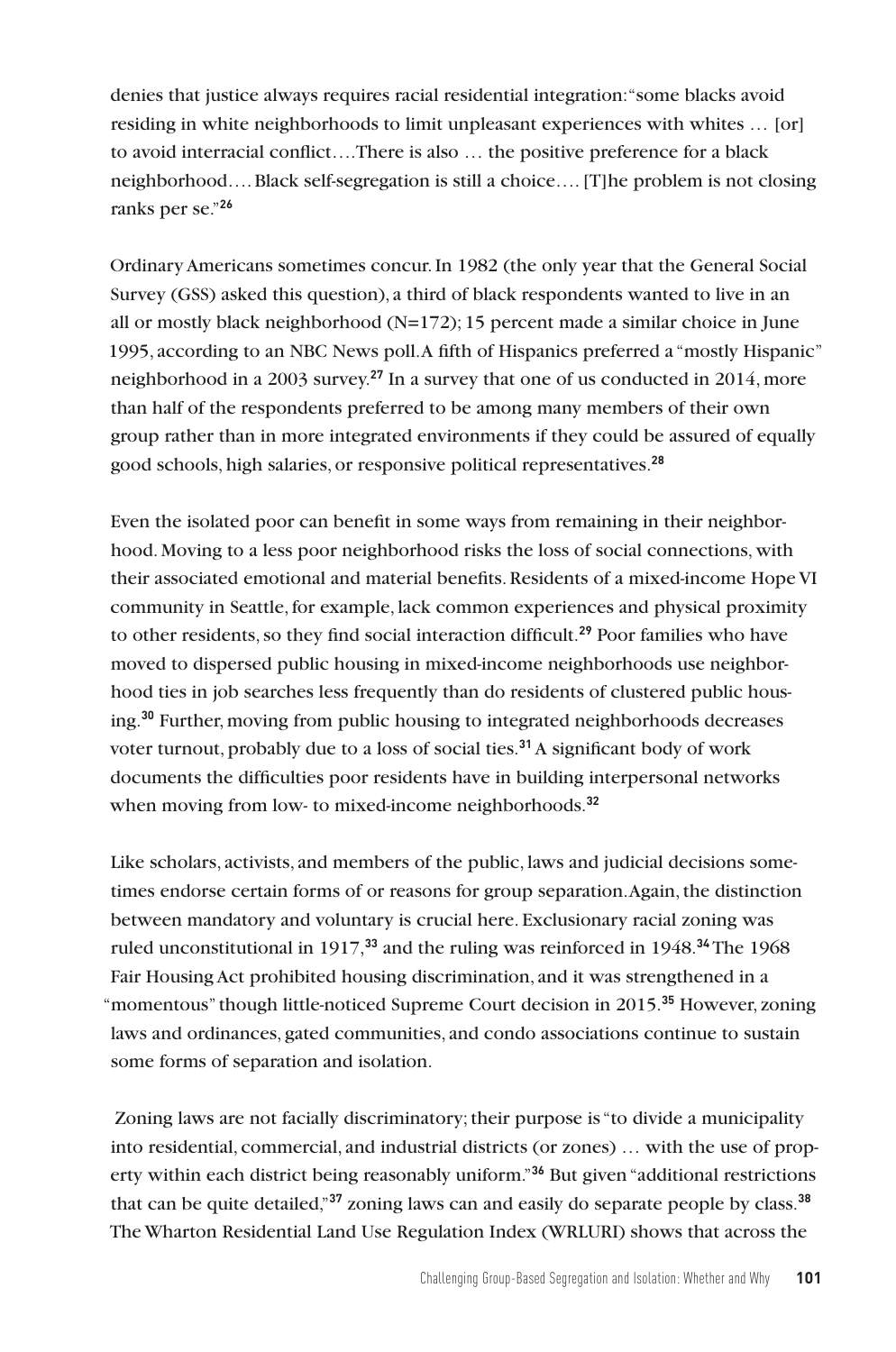United States, "community wealth is strongly positively correlated with the degree of local land use regulation. … Researchers and policy-makers should seriously consider exclusionary desires as a motivation in many instances."**<sup>39</sup>** With most Americans supporting zoning laws,**<sup>40</sup>** class segregation remains difficult to address without infringing on individual choice.

Americans are even more likely to accept, or endorse, religious groups' desire to live separately from other Americans. In *Wisconsin v. Yoder***<sup>41</sup>** the Supreme Court held that Amish families could ignore a state's compulsory schooling law after the eighth grade precisely because they lived in an isolated, self-segregated community: "This concept of life aloof from the world and its values is central to their faith. … [T]he Amish have demonstrated the . . . interrelationship of belief with their mode of life … and the hazards presented by the State's enforcement of a statute generally valid as to others." The Court did not claim that the Amish are unique. And in fact, state and local governments have accommodated Jewish communities through charter schools "with a mission to teach Hebrew,"**<sup>42</sup>** and other communities through Afrocentric**<sup>43</sup>** and creationist**<sup>44</sup>** schools.

These cases are rare, and far from the core concerns of this symposium. But they underline the fact that group isolation may not always be wrong; one must specify criteria for whether and why it is appropriate to "propose strategies for reducing the extent of residential segregation and/or mitigating its consequences." We turn now to that question.

## **WHETHER AND WHY TO REDUCE RESIDENTIAL SEGREGATION**

The difficulty here is that liberal norms mandate several, perhaps contradictory, responses to group-based segregation and isolation, depending on how one understands liberal norms, groups and class, and segregation. So even if liberalism—rather than democracy, liberty, community, faith, or some other powerful set of norms—ought to determine the polity's response to isolation and segregation, there is no clear path forward. Instead, there are several.

Tommie Shelby articulates the liberal response to segregation that mostly drives this symposium's goal of promoting more inclusive communities. In his terms, the commitment to abolish poor black ghettos (which is not the same as ending black communities) is not merely a matter of overcoming prejudice or poverty. Rather, it is "an aggressive attempt at fundamental reform of the basic structure of our society." Ghetto abolitionism attacks racism and class-based stratification in the name of "equal and extensive liberty for all, from freedom of expression and association to the right to an unconditional social minimum and to participate as equals in collective self-governance."**45** Constitutional rights, democratic governance, equal opportunity,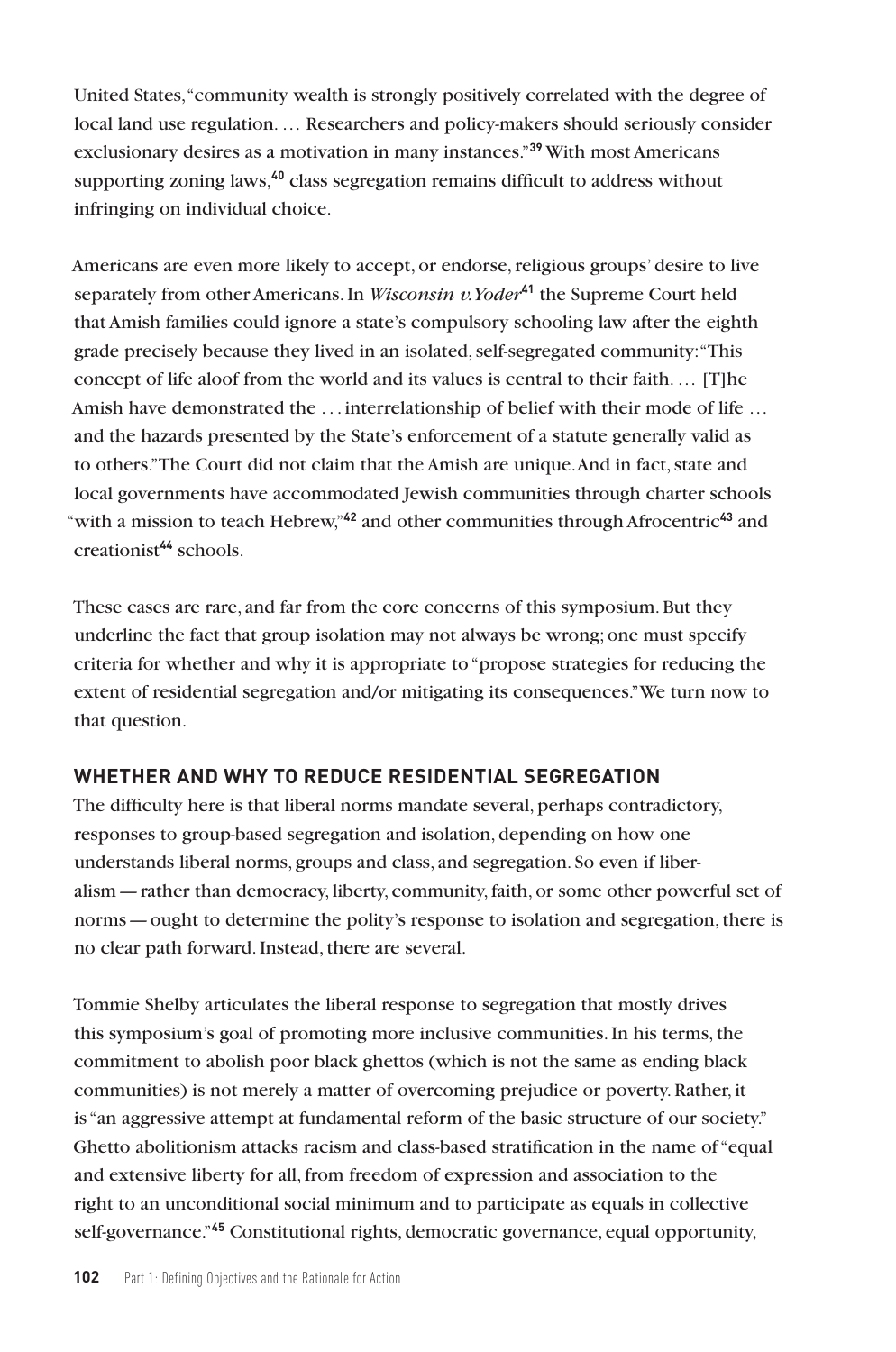liberty—all are fostered by policies to overcome isolation and unchosen segregation among subordinated groups.

Justice William O. Douglas's partial dissent from the *Yoder* decision articulates another liberal view, compatible with Shelby's but with a different emphasis. He focuses on children's right to escape isolation through school and other non-group interactions in order to be able to choose their own future: "It is the student's judgment, not his parents', that is essential if we are to give full meaning to what we have said about the Bill of Rights and of the right of students to be masters of their own destiny." A generalized version of Douglas's focus on the Amish case is the classic liberal claim that a decent polity owes children the resources, skills, and opportunities to choose their futures. Children have a much more difficult time attaining those resources, skills, and opportunities in isolated, segregated, poor communities than in broadly inclusive and diverse communities.

Another way of looking at liberal norms, however, loosens the links between them and the urgency of abolishing isolated, segregated communities. There are two sub-arguments here. The first we have already discussed: liberalism might entail that minority communities have the right of self-determination. If African Americans, Latinos, recent immigrants, the Amish, Muslims, and so on find value in living with people like themselves, even at the cost of greater poverty and isolation than might otherwise be the case, a liberal might argue that group members should have the right to make that choice. The second sub-argument is, for us at any rate, more difficult: do the wealthy, or non-Hispanic whites, racists, or xenophobes have the same liberal right to choose to live among people like themselves so long as others are not legally excluded? Gated communities and zoning laws imply that Americans' answer is "yes." So, is isolation and separation of Whites or the well-off unjust, and to be fought by public policies?**<sup>46</sup>** By one understanding of liberal norms, the answer must be "no."

Someone espousing liberal norms as the touchstone for public policies must also consider three final complexities. First, what would people choose if they had experienced and understood the implications of *both* voluntary group separation *and*  extensive integration and inclusion? That is, how can a polity enable people to determine what is in their own best interests and accords with their deepest values, given that they are necessarily choosing from within a partial, one-sided vantage point? One answer focuses on schooling, roughly in accord with Douglas's partial dissent in *Yoder*: regardless of where and how they live, the state should ensure that children receive an education that allows them to learn about and experience diversity of classmates, ideas, forms of knowledge, and adult role models so that they have more material from which to choose the type of community they want to live in as adults. This argument holds equally for disadvantaged minorities, religiously-based groups, and affluent or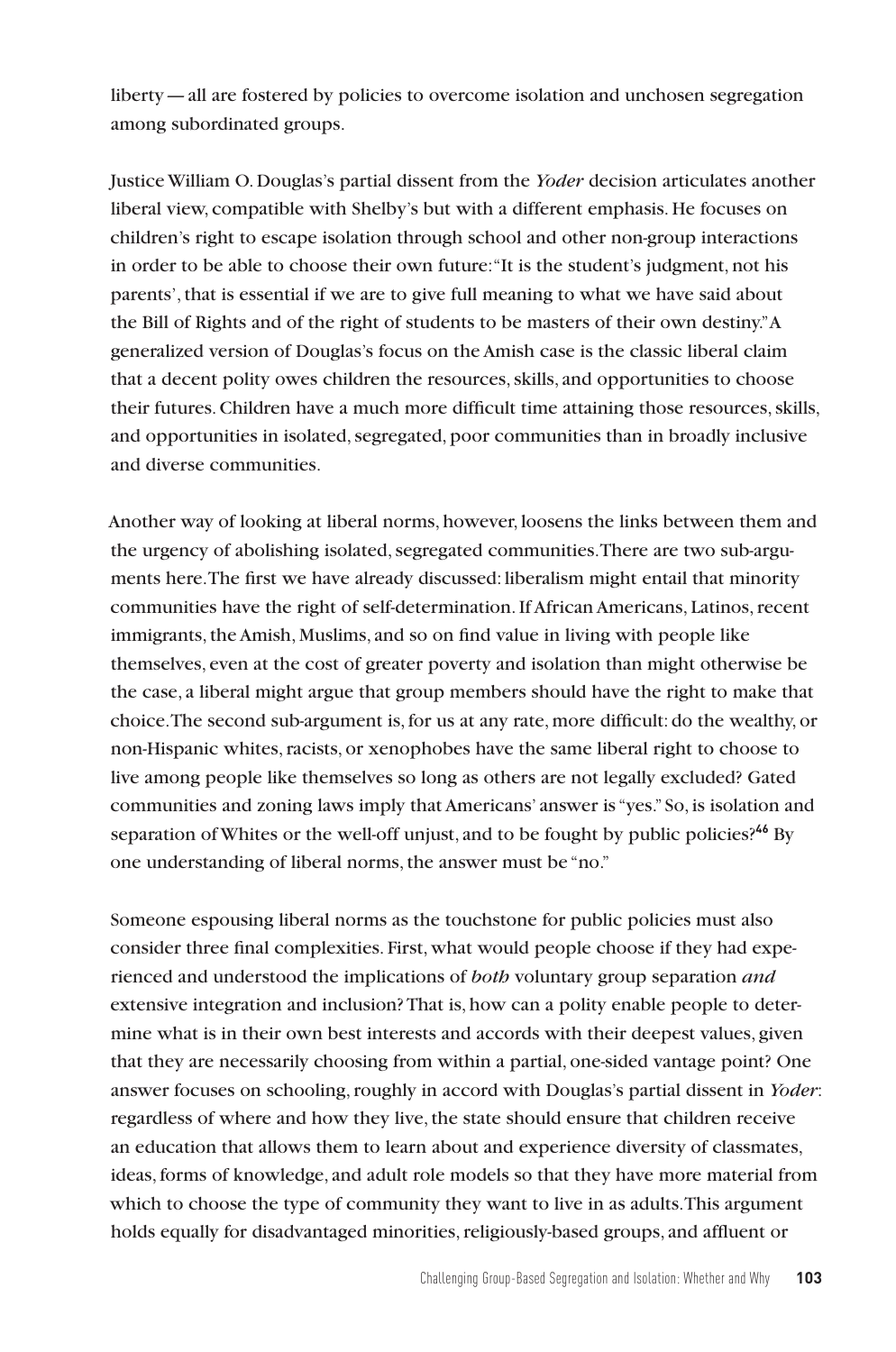dominant groups. We share that view—but it does violate many people's religious, ethnic, or cultural commitments. The point of the *Yoder* plaintiffs was precisely that they did not want their children to experience other ways of life, and then choose between those alternatives and the Amish "mode of life."

Second, do race or ethnicity and class present the same sort of criteria for intervention on the grounds of liberal principles? As we noted above, the United States has a robust set of norms and institutions designed to reduce racial/ethnic separation, but it has no such norms and institutions designed to reduce class separation—in fact, the reverse is true. Zoning laws, geographically districted schools, many legislative districts, 401Ks, and mortgage subsidies in tax law all have the effect, if not the intent, of reinforcing class separation. But liberal activists challenge them much less frequently than they challenge racially discriminatory practices. Given that class separation is rapidly increasing, while group separation is moderating or even slowly declining, the Joint Center's attention to segregation and isolation may reveal a deep contradiction within liberal individualist norms.

Finally, what is the most important public interest in this arena? Perhaps, even if minority groups choose separation, the powerful research evidence showing inequality and failure in outcomes such as education, health, political impact, and economic mobility for the isolated poor requires that policymakers pursue integration in order for the United States as a whole to move forward. But is the public interest best served by promoting policies that run counter to the expressed interests and lived choices of many Americans? In particular, if desegregation requires, as it often does, that the disadvantaged group bear much of the burden of incorporation and diversity,**<sup>47</sup>** how should we decide what is in the public interest?

We are left with the contradiction with which this paper started. Liberal polities are and should be committed to policies that eliminate isolation and segregation of identifiable groups—except when they should not. Though this contradiction probably cannot be resolved, it can be eased. On the one hand, as Shelby suggests, public policy should increase investment in low-income communities so that poor people of any race or ethnicity have genuine options about whether to move or stay in pursuit of opportunities. Such investment could include protection of affordable housing and local institutions in gentrifying neighborhoods as well as construction of more housing and important amenities for low- and middle-income urban residents. It could also include public sector jobs, subsidies for private sector jobs, robust community colleges and job training facilities, and child support. On the other hand, as Justice Douglas suggests, public schools should be provided with the resources and structures to be able to introduce children to a variety of potential future selves. That could imply desegregation by class as well as by race, a range of types of classrooms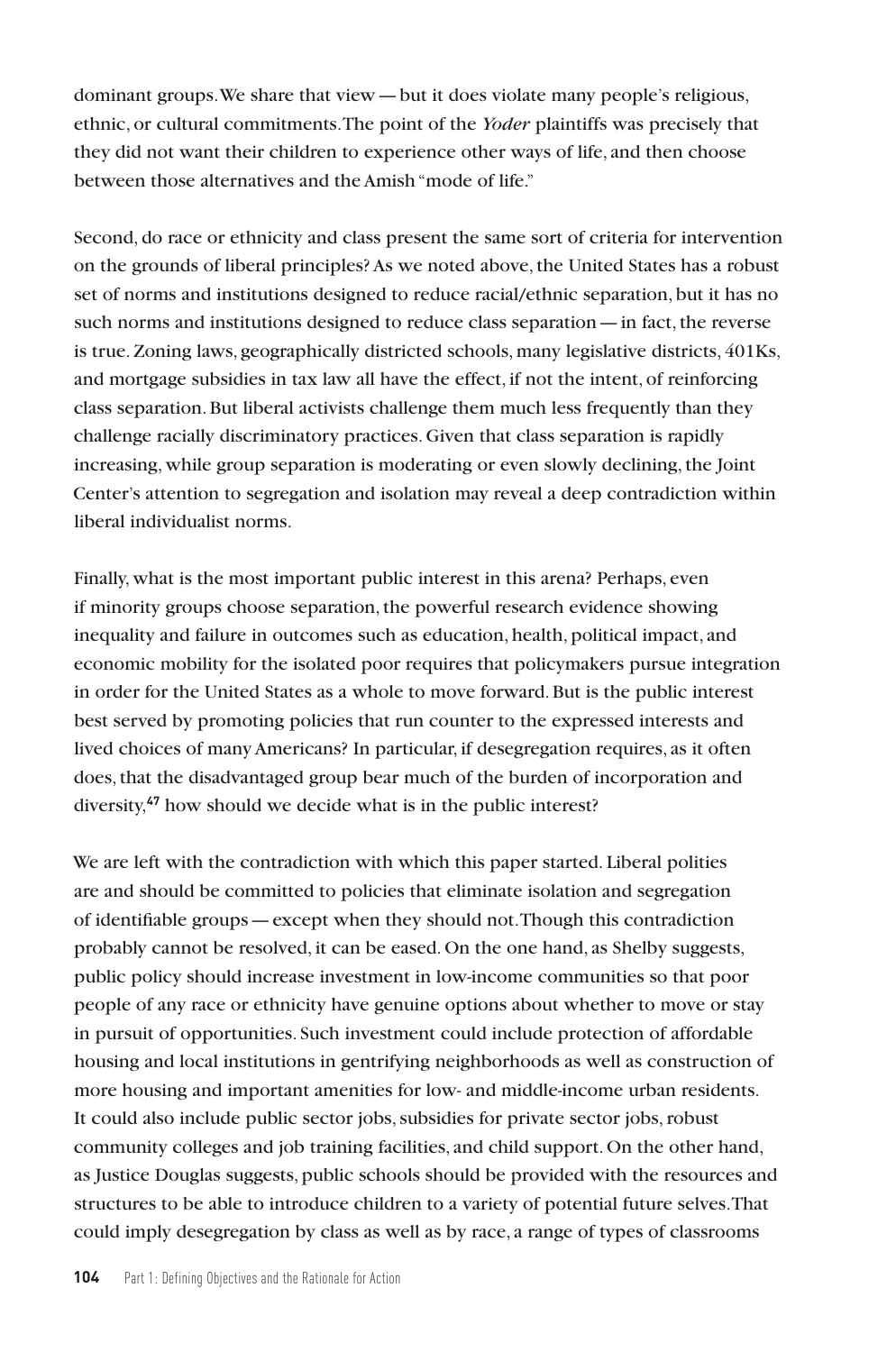or schools with distinctive profiles so students can try out different contexts, incentives to lure suburban children into urban schools and vice versa, and a more robust and explicit commitment to treating public schooling as a public good.**<sup>48</sup>** Perhaps Americans should directly challenge zoning laws, or pass laws that encourage density and discourage suburban sprawl, or otherwise use choice architecture to promote one type of liberalism without violating the rights and commitments implied by the other type.**<sup>49</sup>** Liberal polities have never sorted out the tension between individual rights and group autonomy and probably never will—but that is no excuse for failing to take the steps toward freedom of choice and exciting opportunities to flourish that any liberal should embrace.

### **Bibliography**

- Alba, Richard, and Steven Romalewski. 2012. "The End of Segregation? Hardly." New York, City University of New York Graduate Center, Center for Urban Research.
- Alex-Assensoh, Yvette. 1997. "Race, Concentrated Poverty, Social Isolation and Political Behavior." *Urban Affairs Review* 33, no. 2: 209–27.
- Alex-Assensoh, Yvette, and A.B. Assensoh. 2001. "Inner-City Contexts, Church Attendance and African-American Electoral Participation." *Journal of Politics* 63, no. 3: 886–901.
- Bell, Derrick. 1976. "Serving Two Masters: Integration Ideals and Client Interests in School Desegregation Litigation." *Yale Law Journal* 85, no. 4: 470–516.

Binder, Amy. 2002. *Contentious Curricula : Afrocentrism and Creationism in American Public Schools.* Princeton: Princeton University Press.

- Bischoff, Kendra, and Sean Reardon. 2014. "Residential Segregation by Income, 1970–2009." In *Diversity and Disparities: America Enters a New Century*, edited by John Logan, 208–33. New York: Russell Sage Foundation.
- Branch, Glenn. 2016. "Creationism in a Lawsuit against Charter Schools." National Center for Science Education. https://ncse.com/news/2016/09/ creationism-lawsuit-against-charter-schools-0018369.
- Burch, Traci. 2013. *Trading Democracy for Justice: Criminal Convictions and the Decline of Neighborhood Political Participation*. Chicago: University of Chicago Press.
- Case, Anne, and Angus Deaton. 2017. "Mortality and Morbidity in the 21st Century." *Brookings Papers on Economic Activity*. Spring.
- Chetty, Raj, Nathaniel Hendren, Patrick Kline, and Emmanuel Saez.. 2014. "Where Is the Land of Opportunity? The Geography of Intergenerational Mobility in the United States." *Quarterly Journal of Economics* 129, no. 4: 1553–1623.
- Clampet-Lundquist, Susan. 2004. "Hope VI Relocation: Moving to New Neighborhoods and Building New Ties." *Housing Policy Debate* 15, no. 2: 415–47.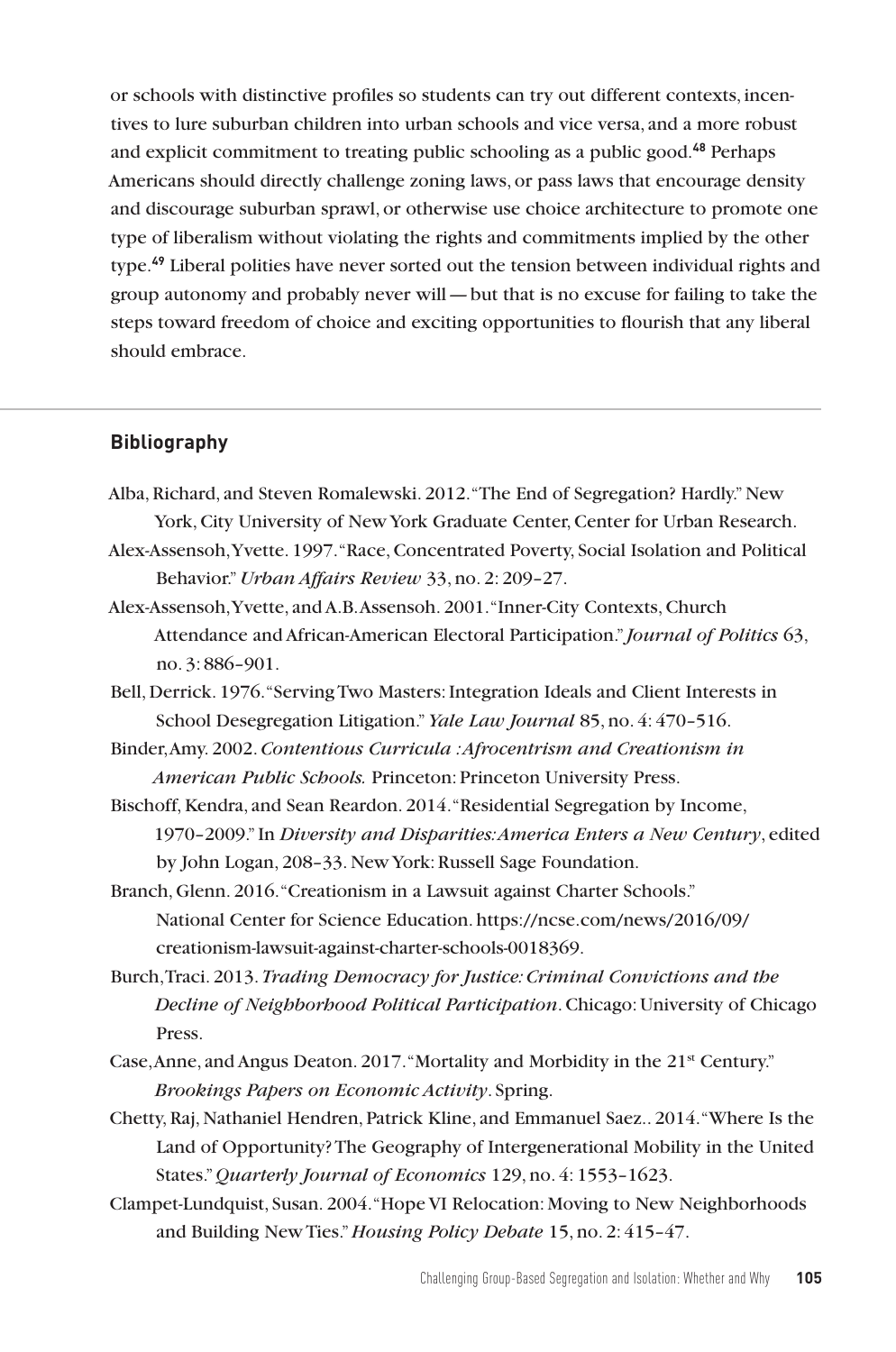— — —. 2010. "'Everyone Had Your Back': Social Ties, Perceived Safety, and Public Housing Relocation." *City and Community* 9, no. 1: 87–108.

Cohen, Cathy, and Michael Dawson. 1993. "Neighborhood Poverty and African American Politics." *American Political Science Review* 87, no. 2: 286–302.

Connor, Phillip. 2011. "Religion as Resource: Religion and Immigrant Economic Incorporation." *Social Science Research* 40, no. 5: 1350–61.

- Crowder, Kyle, Jeremy Pais, and Scott J. South. 2012. "Neighborhood Diversity, Metropolitan Constraints, and Household Migration." *American Sociological Review* 77, no. 3: 325–53.
- Curley, Alexandra. 2009. "Draining or Gaining? The Social Networks of Public Housing Movers in Boston." *Journal of Social and Personal Relationships* 26, nos. 2–3: 227–47.
- Dawson, Michael. 2001. *Black Visions: The Roots of Contemporary African-American Political Ideologies*. Chicago: University of Chicago Press.
- FindLaw. "Land Use and Zoning Basics." http://realestate.findlaw.com/land-use-laws/ land-use-and-zoning-basics.html (accessed April 1, 2017).
- Frey, William. 2010. "Census Data: Blacks and Hispanics Take Different Segregation Paths." *State of Metropolitan America*. Washington, D.C.: Brookings Institution. https://www.brookings.edu/opinions/ census-data-blacks-and-hispanics-take-different-segregation-paths/.
- — —. 2014. *Diversity Explosion: How New Racial Demographics Are Remaking America.* Washington, D.C.: Brookings Institution Press.
- Fry, Richard, and Paul Taylor. 2012. "The Rise of Residential Segregation by Income." Washington, D.C.: Pew Research Center.
- Gay, Claudine. 2012. "Moving to Opportunity: The Political Effects of a Housing Mobility Experiment." *Urban Affairs Review* 48, no. 2: 147–79.
- Gest, Justin. 2016. *The New Minority: White Working Class Politics in an Age of Immigration and Inequality.* New York: Oxford University Press.
- Glaeser, Edward, and Jacob Vigdor. 2012. *The End of the Segregated Century: Racial Separation in America's Neighborhoods, 1890–2010*. New York: Manhattan Institute. No. 66.
- Goffman, Alice. 2014. *On the Run: Fugitive Life in an American City.* Chicago: University of Chicago Press.
- Gyourko, Joseph, Albert Saiz, and Anita Summers. 2008. "A New Measure of the Local Regulatory Environment for Housing Markets: The Wharton Residential Land Use Regulatory Index." *Urban Studies* 45, no. 3: 693–729.
- Heilman, Uriel. 2013. "Jewish Public Schools? Hebrew Charter Franchises Offer Radically Different Models." *Jewish Telegraphic Agency*, July 1.
- Hochschild, Jennifer. 2012. "Race and Cities: New Circumstances Imply New Ideas." *Perspectives on Politics* 10, no. 3: 647–58.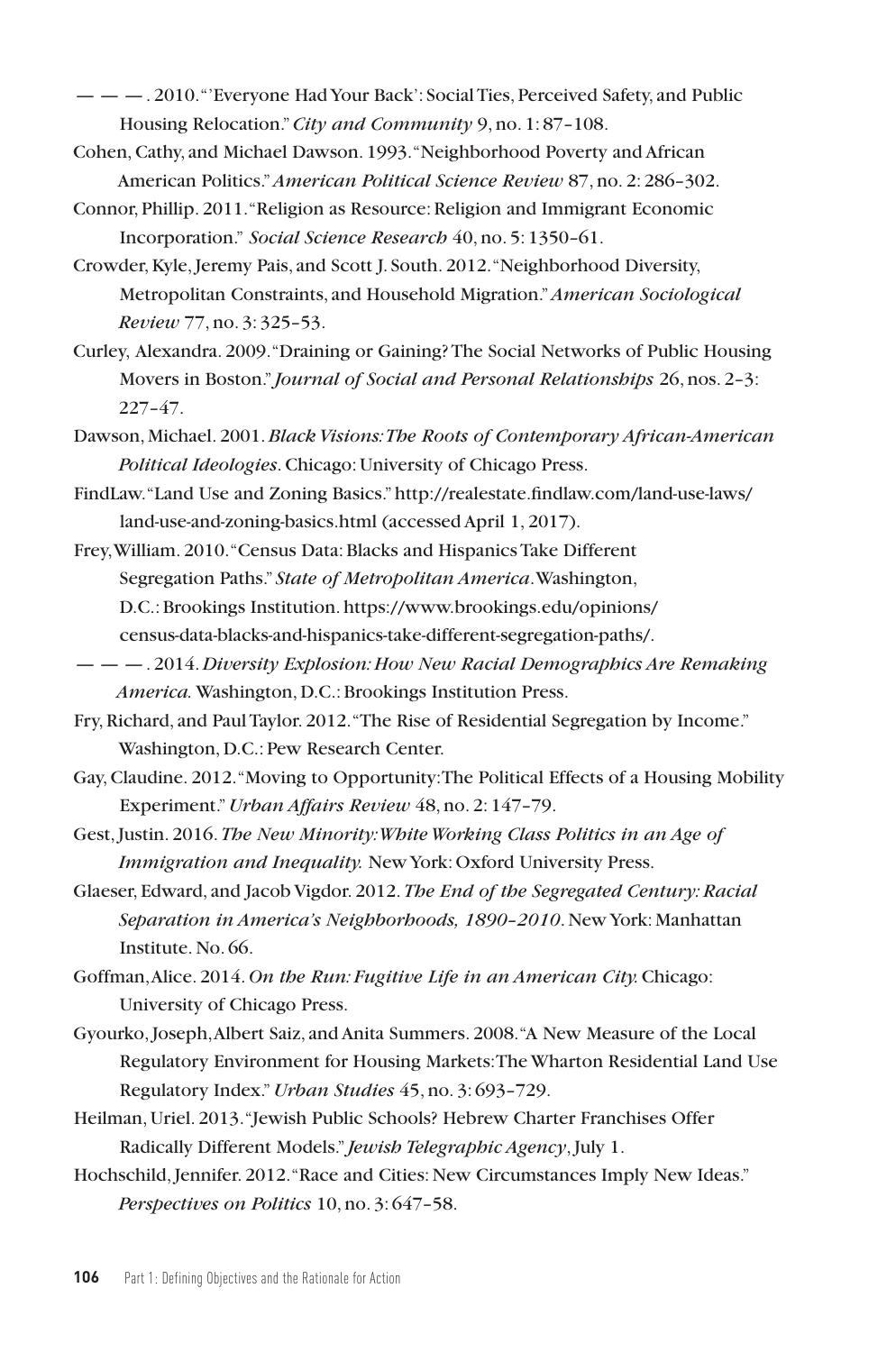- Hochschild, Jennifer, and Nathan Scovronick. 2004. *The American Dream and the Public Schools*. New York: Oxford University Press.
- Hochschild, Jennifer, and Vesla Weaver. 2016. "'Birds of a Feather,' 'Diverse Groups,' 'Go for the Money!' or 'Race Has Nothing to Do with That Choice': A Survey Experiment on Group- and Class-Based Decisions About Schools, Jobs, and Candidates." Chicago: annual meeting of the Midwest Political Science Association. April.
- Iceland, John. 2009. *Where We Live Now: Immigration and Race in the United States.*  Berkeley: University of California Press.
- Kasinitz, Philip, John H. Mollenkopf, Mary C. Waters, and Jennifer Holdaway. 2008. *Inheriting the City: The Children of Immigrants Come of Age.* New York and Cambridge, MA: Russell Sage Foundation and Harvard University Press.
- Kleit, Rachel. 2001. "The Role of Neighborhood Social Networks in Scattered Site Public Housing Residents' Search for Jobs." *Housing Policy Debate* 12, no. 3: 541–73.
- — —. 2005. "HOPE VI New Communities: Neighborhood Relationsips in Mixed-Income Housing." *Environment and Planning A* 37, no. 8: 1413–41.
- Leiserowitz, Anthony, Edward Maibach, Connie Roser-Renouf, and Nicholas Smith. 2011. "Climate Change in the American Mind: Americans' Global Warming Beliefs and Attitudes in May 2011." Yale Project on Climate Change Communication and George Mason Unviersity Center for Climate Change Communication.
- Lerman, Amy, and Vesla Weaver. 2014. *Arresting Citizenship: The Democratic Consequences of American Crime Control.* Chicago: University of Chicago Press.
- Logan, John, Wenquan Zhang, and Richard D. Alba. 2002. "Immigrant Enclaves and Ethnic Communities in New York and Los Angeles." *American Sociological Review* 67, no. 2: 299–322.
- Massey, Douglas. 1985. "Ethnic Residential Segregation: A Theoretical Synthesis and Empirical Review." *Sociology and Social Research* 69: 315–50.
- Massey, Douglas and Nancy Denton. 1993. *American Apartheid: Segregation and the Making of the Underclass.* Cambridge: Harvard University Press.
- Massey, Douglas, Jonathan Rothwell, and Thurston Domina. 2009. "The Changing Bases of Segregation in the United States." *Annals of the American Academy of Political and Social Science* 626: 74–90.
- Popkin, Susan. 2008. *New Findings on the Benefits and Limitations of Assisted Housing Mobility.* Washington, D.C.: Urban Institute.
- Putnam, Robert. 2000. *Bowling Alone: The Collapse and Revival of American Community.* New York: Simon & Schuster.
- Rosenblum, Nancy. 2000. *Membership and Morals: The Personal Uses of Pluralism in America.* Princeton: Princeton University Press.
- Rothstein, Richard. 2015. "The Supreme Court's Challenge to Housing Segregation." *The American Prospect,* July 5.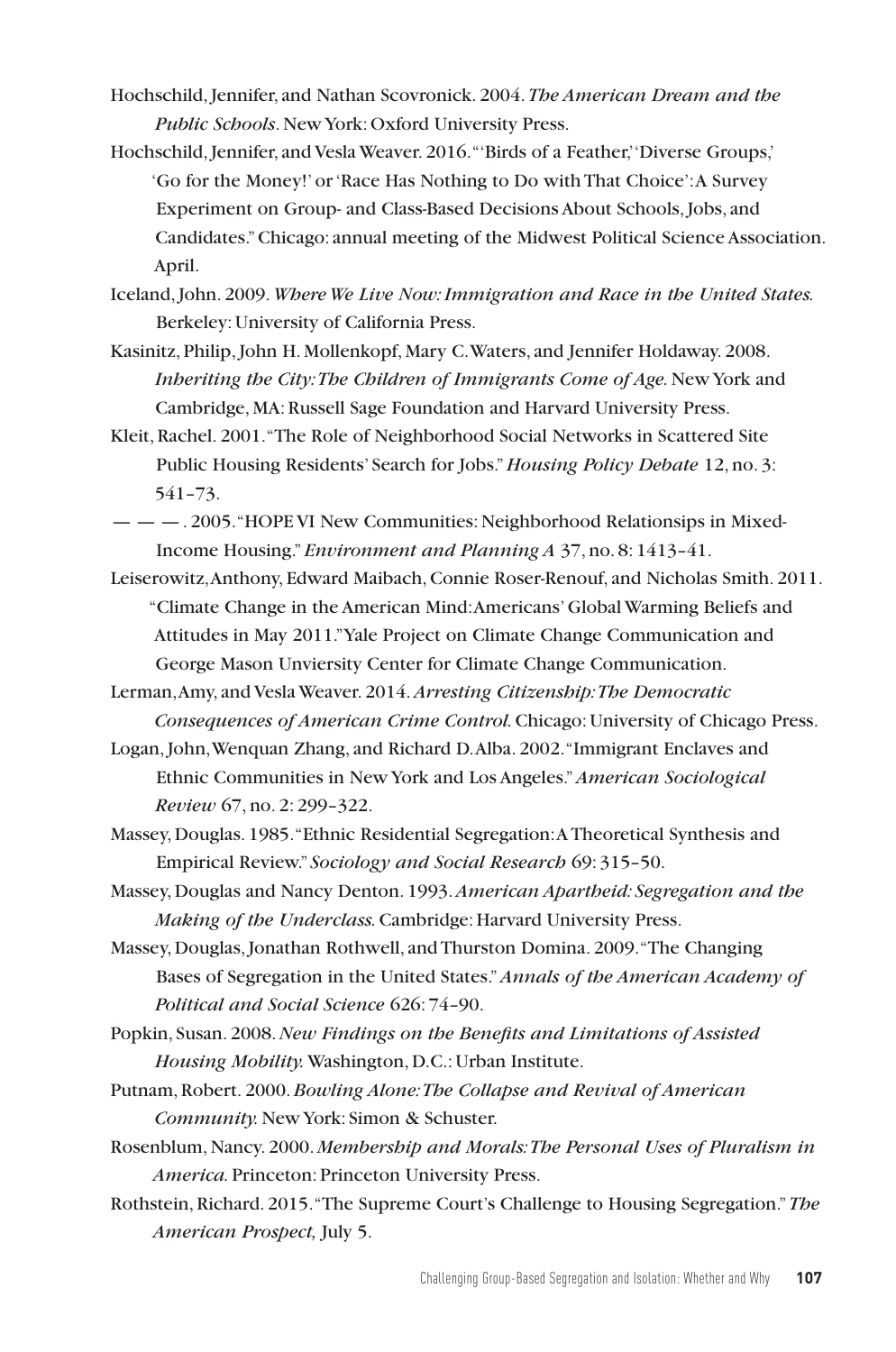- Rothwell, Jonathan, and Douglas Massey. 2010. "Density Zoning and Class Segregation in U.S. Metropolitan Areas." *Social Science Quarterly* 91, no. 5: 1123–41.
- Sampson, Robert, Jeffrey Morenoff, and Felton Earls. 1999. "Beyond Social Capital: Spatial Dynamics of Collective Efficacy for Children." *American Sociological Review* 64, no. 5: 633–60.
- Sampson, Robert, Jeffrey Morenoff, and Thomas Gannon-Rowley. 2002. "Assessing 'Neighborhood Effects': Social Processes and New Directions in Research." *Annual Review of Sociology* 28: 443–78.
- Shelby, Tommie. 2016. *Dark Ghettos: Injustice, Dissent, and Reform*. Cambridge: Harvard University Press.
- Shihadeh, Edward, and Nicole Flynn. 1996. "Segregation and Crime: The Effect of Black Social Isolation on the Rates of Black Urban Violence." *Social Forces* 74, no. 4: 1325–52.
- Singer, Audrey. 2006. *The New Metropolitan Geography of Immigration*. Washington, D.C.: Brookings Institution.
- Teasley, Martell, Jandel Crutchfield, Sheara A. Williams Jennings, M. Annette Clayton, and Nathern S. A. Okilwa. 2016. "School Choice and Afrocentric Charter Schools: A Review and Critique of Evaluation Outcomes." *Journal of African American Studies* 20, no. 1: 99–119.
- Thaler, Richard, and Cass Sunstein. 2009. *Nudge: Improving Decisions About Health, Wealth, and Happiness*. New York: Penguin Books.
- Verba, Sidney, Kay Lehman Schlozman, and Henry Brady. 1995. *Voice and Equality: Civic Voluntarism in American Politics*. Cambridge: Harvard University Press.
- Washington, Booker T. 1901, rpt. 2015. *Up from Slavery.* Skyhorse Publishing.
- Widestrom, Amy. 2015. *Displacing Democracy: Economic Segregation in America.*  Philadelphia: University of Pennsylvania Press.
- Zhou, Min. 2004. "Revisiting Ethnic Entrepreneurship: Convergencies, Controversies, and Conceptual Advancements." *International Migration Review* 38, no. 3: 1040–74.
- Zine, Jasmin. 2007. "Safe Havens or Religious Ghettos: Narratives of Islamic Schooling in Canada." *Race, Ethnicity, and Education* 10, no. 1: 71–92.

## **Endnotes**

- 1 "Liberal" refers to the ideology that calls on governments both to foster individual rights and dignity and also to promote equality of opportunity through active intervention in political, economic, or social realms.
- 2 Massey and Denton (1993); Iceland (2009); Frey (2010).
- 3 Glaeser and Vigdor (2012); Frey (2014); Hochschild (2012). But see also Alba and Romalewski (2012); Crowder, Pais, and South (2012).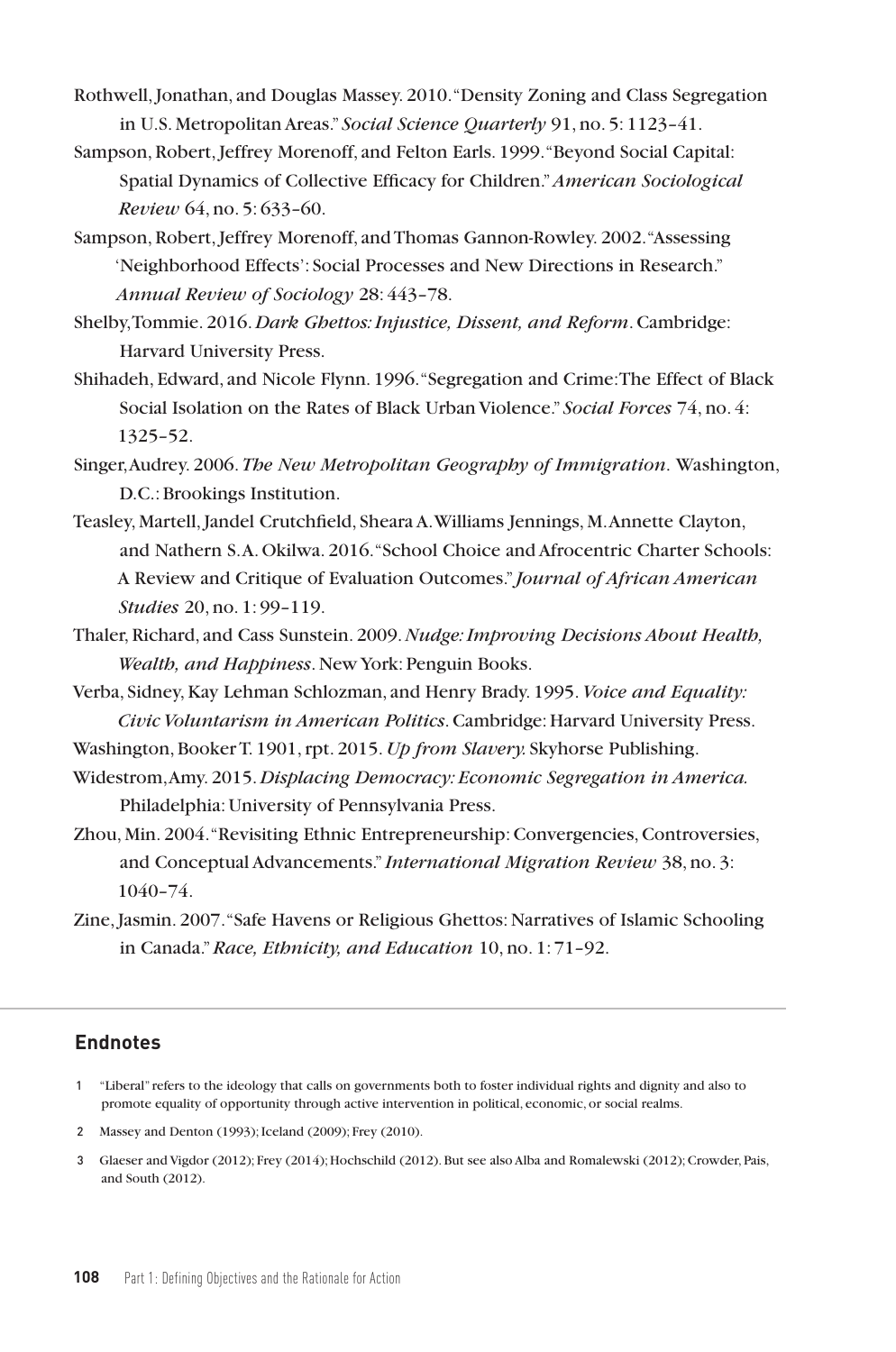- 4 Bischoff and Reardon (2014); Massey, Rothwell, and Domina (2009); Fry and Taylor (2012).
- 5 We measure segregation in cities and towns, rather than across metropolitan areas, to enable one to connect trends in segregation to the characteristics of particular local governments. In general, trends at the city and town level resemble trends measured at the metropolitan level.
- 6 From Bischoff and Reardon (2014). Like them, we use the Geolytics Neighborhood Change Database (NCDB) as the source of family income data, in order to keep the geography of census tracts constant over time.
- 7 Conversely, only 470 (15 percent) of the 3,055 cities for which we have relevant data saw a decline in income segregation from 1980 to 2015.
- 8 That rise is largely explained by demographic change. The share of Latinos in the American population rose from about 6.5 percent in 1980 to almost 18 percent in 2015—a three-fold increase. For most of that period, migrants moved to a few "gateway" cities and states (Singer 2006), making ethnic segregation very hard to avoid.
- 9 The Gini index measures economic inequality within a population. It ranges from 0 to 1, with 0 representing perfect income equality across all individuals and 1 representing complete inequality (for example, one person has all of the income and the others have none).
- 10 The sample of cities in this analysis is much smaller than in the previous analyses, since we use only cities with at least 1,000 families of a given racial or ethnic group. In addition, due to data limitations we also restrict this analysis to the years 2000 and 2015. This constraint allows for a more reliable measure of group income segregation than if we used all cities, but also greatly limits the analysis. Our sample includes 326 cities with complete data from 2000 and 2015 for all racial and ethnic groups.
- 11 Alex-Assensoh (1997); Cohen and Dawson (1993); Widestrom (2015).
- 12 Cohen and Dawson (1993); Verba, Brady, and Schlozman (1995).
- 13 Sampson, Morenoff, and Earls (1999); Goffman (2014).
- 14 Burch (2013).
- 15 Gest (2016); Widestrom (2015).
- 16 Burch (2013); Lerman and Weaver (2014); Shihadeh and Flynn (1996).
- 17 Sampson, Morenoff, and Gannon-Rowley (2002), 457; Putnam (2000).
- 18 Research on isolated, low-income Whites is mostly recent and is much less well developed than parallel research on non-Whites. However, a dismal portrayal of economically depressed and geographically isolated White communities is emerging. Case and Deaton (2017); Chetty et al. (2014).
- 19 General Social Survey (GSS). The question referred to Blacks in 1996. 1972 was the first year for the GSS, and 1996 was the last year in which it included this item.
- 20 Logan, Zhang, and Alba (2002); Massey (1985).
- 21 Connor (2011).
- 22 Zhou (2004), 224.
- 23 Kasinitz et al. (2008).
- 24 Logan, Zhang, and Alba (2002).
- 25 Dawson (2001); Washington (1901).
- 26 Shelby (2016), 59.
- 27 Hispanic N=551. About 15 percent of non-Hispanic blacks (N=446) chose "mostly black" for the corresponding question asked of them (Civil Rights and Race Relations Survey 2004, Nov. 2003). See also Gallup Organization, *Race Relations Poll*, Jan. 4-Feb. 28, 1997.
- 28 A majority of White and Latino respondents preferred the own-group option in all three conditions (school, job, political representation). A majority of Black respondents chose the own-group option only for schools. Hochschild and Weaver (2016).
- 29 Kleit (2005).
- 30 Kleit (2001).
- 31 Gay (2012).
- 32 Clampet-Lundquist (2004); Clampet-Lundquist (2010); Curley (2009); Popkin (2008).